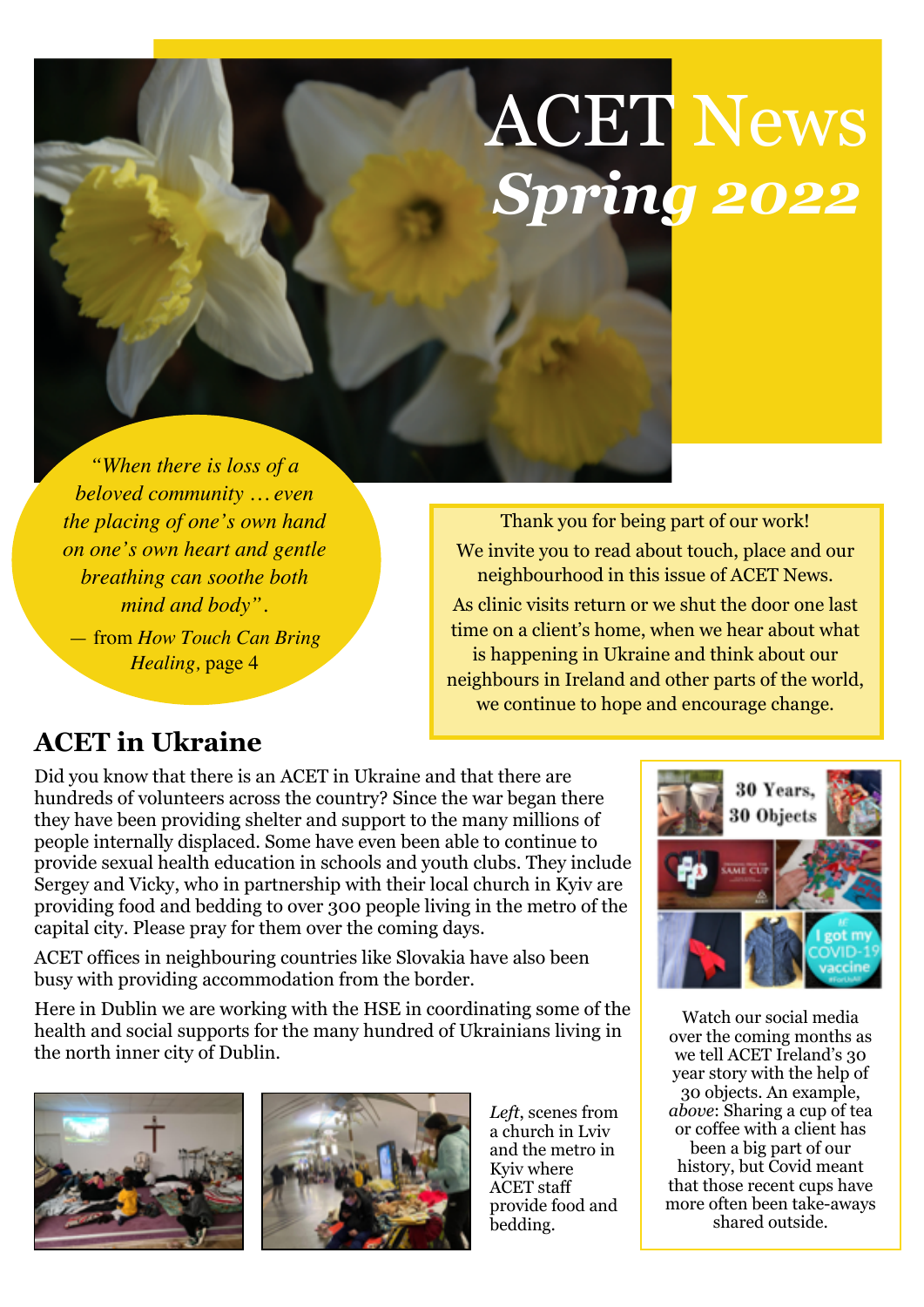## **Hope and Hesitancy: re-emerging into a new year**

Our work has steadily returned to its "new normal" of mainly face-to-face work in homes and the community; we continue to provide hybrid options where appropriate, recognising that everyone has varying degrees of comfort with the pace of change in the last few months. The care team regularly assess public health risk, informed by government advice, to safeguard ourselves and all of our clients; overall this helps us stay safe and well.

The Covid impact story seems to have stretched beyond the more explicit — fear of being hospitalised, vaccine hesitancy, unknown side- and long term effects — into "how to be" in society. Since society re-opened and most services resumed, we have had plenty of work in finding out what supports in the community are available, how they are operating, assessing their risk, and helping clients find the motivation and drive to manage health and other self-care pieces. Isolation has been a strong theme throughout, with a resulting negative impact to both mental and physical health.

Supporting clients to safely find a place of connection to their outside world, their community and with themselves can be an important place to begin. This has been challenging for some more than others, but often draws upon the strong connection within the care relationship that has been built over many years.

Other issues seen during the usual winter months still prevail, this time with inflation costs and the domino effect from the last two years, such as additional family members living in the home or ongoing debts. Fuel and food remain a challenging burden, so encouraging

clients around financial management, accessing available practical supports and managing boundaries in their home are some of the main ways we support individuals.

Another notable impact has been the return of hospitalisations and poor health, once again seeing the ripple effect of isolation, postponed routine health appointments and the overall toll of the last two years mentally and physically.

Support of clients through health-related fear is crucial: we do this by offering an empathetic listening space and collaboratively working through a plan for prioritised health and wellbeing. As an example, key concerns that come up regarding HIV & ageing are: "What will happen as I get older?" "Will I be a burden on my children?" "Will I need to tell them about my status?" These questions arise in various seasons but during this particular shift within the pandemic worries about the future and the impact of health come into light more.

Our role, as always, is to listen and be a non-judgmental presence through these important questions.

*— Hansi Chisnall, care worker*

## **And So We Remember**

At the end of 2021 a long-term and much-loved ACET client passed away after a sudden health decline. While grief is something we have experienced so many times, it never gets easier. It serves as a reminder of how



meaningful and personal the relationships are that we form with those we care for. This client had decades of friendship and support from an incredible ACET volunteer, spending time together on an almost weekly basis over those years. ACET as an organisation has always prided itself on its relational model of work and while we see the benefits of this working ethos, it also brings undeniable heartbreak when there is a loss.

When we resumed work after the Christmas break and in the midst of a lockdown, we began to work through the logistics of clearing this client's home, surrendering the property and ensuring her last wishes were respected. Some of the furniture was able to be donated to other ACET clients, a homeless charity and a church outreach program. It was during these long days of sorting that we were able to reflect on the memories and legacy of this wonderful woman and the time we were privileged to share with her.

As we left her home for the last time it was like saying goodbye to our memories in that space and the many times we had shared together there. It was difficult to lock the door knowing we wouldn't be walking in there again. She was an avid reader and in a sense this chapter felt somewhat unfinished. And yet as we have learned from experience, the impact of our long trusted relationships are that the wonderful memories are something that transcend the physical space we work in and which we must hold in our heart. Even as we grieve we see such value in remembering, and so we remember.

*One last look*

*Hospitalisations return as we see the overall toll of the last two years.* 

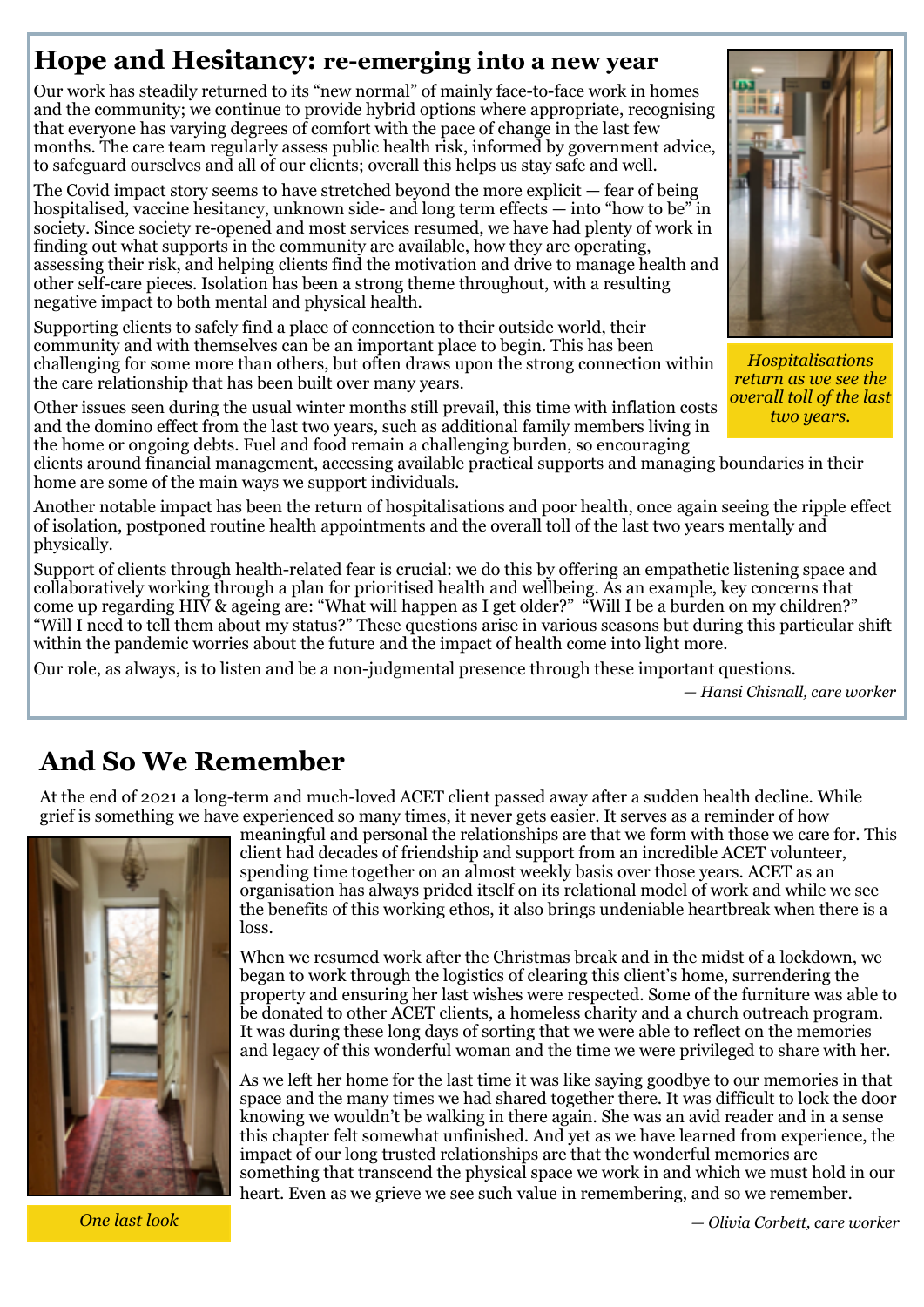

#### **Shaping a Better Response: health inequalities within the migrant community**

The Covid-19 pandemic is not over yet. During all that time, Migrant Plus remained in touch with migrant communities, providing public health information and recommendations that were regularly updated following the national health authority guidance. We also helped migrants understand those messages by answering their questions —

generally linked to language and cultural barriers, cultural codes issues, or conspiracy theories — through group talks and one-to-one support.

As community involvement is key to any efficient public health campaign, especially for people from a different cultural background, we endeavoured to engage with community members and their leaders and maintain open communication channels with active interaction. This helped information to flow in both directions.

Now there is feeling that finally we are slowly getting out of the acute phase, and better times may be ahead. But going back to what life used to be before the pandemic will be really be challenging; so many changes that happened during the pandemic may hardly be reversible. Working from home, virtual meetings, more public services accessible online, the use of masks in certain situations, the practice of social distancing, remote worshipping: all these will probably remain to a certain degree in the future. There will certainly be a transition period where people will collectively try to adjust to the new environment or context to cope with the return to some kind of normal life. This may take time.

During that process, it will be necessary to explore how to address some of the shortcomings of the Covid-19 response as concern migrant communities. The Covid-19



pandemic has highlighted pre-existing health inequalities affecting marginalised migrants. For instance, it is has shown how vulnerable migrants can be in terms of access to trusted information on health, isolation and its effect on mental health. Migrant Covid-19 vaccination take-up has for long been below the average national rate and even now many have not received their third dose.

Misinformation has played an important role in the attitude of many migrants towards the pandemic. It is important to learn from that experience to be able to shape a better response to future health crises that might disproportionately affect migrants.

*— Yvon Luky, Migrant Plus*



### **Who are Our Neighbours?**

The question "Who is my neighbour?" is being bandied about in recent days.

The Tánaiste chose to address it when asked about differing treatments of Ukrainian refugees and those from other countries also seeking protection in Ireland. His answer was that it was 'only natural' that we show preferential treatment to those from 'our neighbourhood, our parish'.

Jesus took a different approach to the question. The answer is not discerned through a rational geo-political statement. Rather it is a story of encounter, touch and proximity that leads us into truth. The Parable of the Good Samaritan, of course, turns on its head our assumptions of neighbourhood, but it does so as we listen to the how and where of mercy lived out on familiar territory with presence, listening, oil, wine, bandages, care, shelter, referral and generosity.

This newsletter tells the story of proximate support. Thirty years on we still do not run a building but rather find ourselves in family homes, hospital clinics, community venues and even roadsides as we listen, support and empower.

If Ireland is to answer the question "Who is my neighbour?" it can only do so in proximity to those who have and continue to suffer from the impact of war and conflict. This includes acknowledging the way in which Ireland has already responded in the last few decades. This has been far from perfect and often has exacerbated the suffering. The need to be proximate is true whether we are listening to those from the terrible situation in Ukraine or any other region where conflict continues to this day. Their stories are not far away in another parish: they are right on our doorstep.